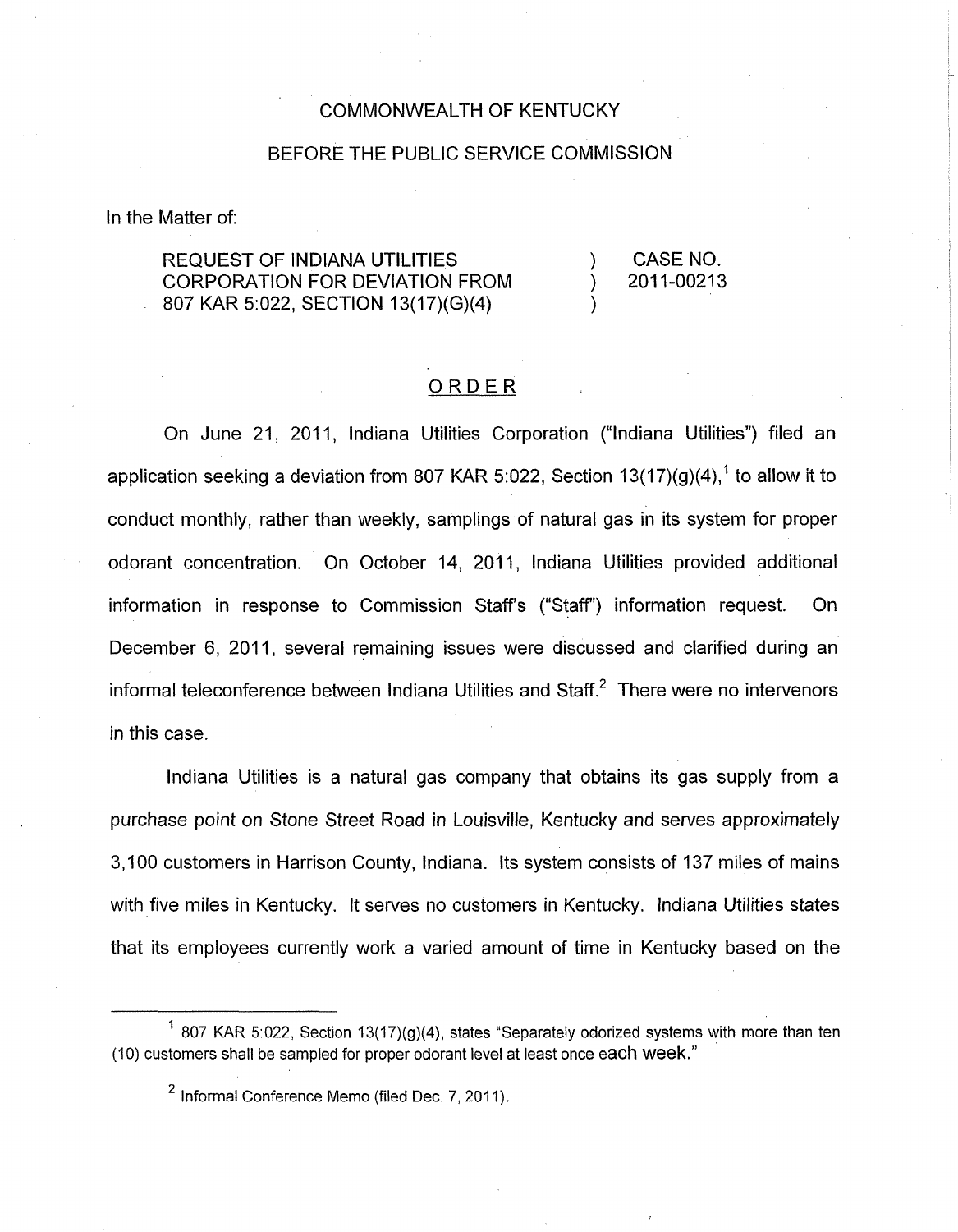weather. Prior to the closure of the Sherman Minton Bridge, which connects Indiana and Kentucky, it took an Indiana Utilities employee 45 minutes to get to its pipeline in Kentucky from its office in Indiana. Following the bridge closure, travel time more than doubled. Indiana Utilities asserts that the main reason it is seeking a deviation from weekly odorant testing is the staff time required and the effect this has on its overall operations. $3$ 

In Response to Staff's Initial Information Request, Indiana Utilities asserts that it maintains a commitment to its Kentucky facilities, as evidenced by its activities, which include the following at a minimum: a test is performed with a Heath Tech Odorator<sup>4</sup> to sample odorant levels at the end of its pipeline on a monthly basis; pressure charts are changed at its Louisville station once monthly; cathodic protection readings are checked at 20 test points along the five-mile pipeline twice annually; the five-mile pipeline in Kentucky is walked each calendar year, not exceeding 15 months, with a Heath Tech Detecto-Pac 3; leak surveys are conducted and regulators are cleaned annually; and requests for locates are accommodated, which can average over one a week during the construction season **.5** 

Both 49 CFR 192.625 and 807 KAR 5:022, Section 13(17)(a) define the odorization of gas as follows:

<sup>&</sup>lt;sup>3</sup> Indiana Utilities Company Response to Initial Information Request of Commission Staff (filed Oct. 14, 2011), Item 1. When an employee is required to conduct odorization testing in Kentucky, a member of Indiana Utilities' construction crew will be unavailable to perform other required tasks such as locates, connects, and leak calls.

 $<sup>4</sup>$  The Heath Tech Odorator is calibrated twice annually by Verification Services, Inc.</sup>

<sup>&</sup>lt;sup>5</sup> Indiana Utilities Company Response to Initial Information Request of Commission Staff (filed Oct. 14, 2011), Items 3 & 4.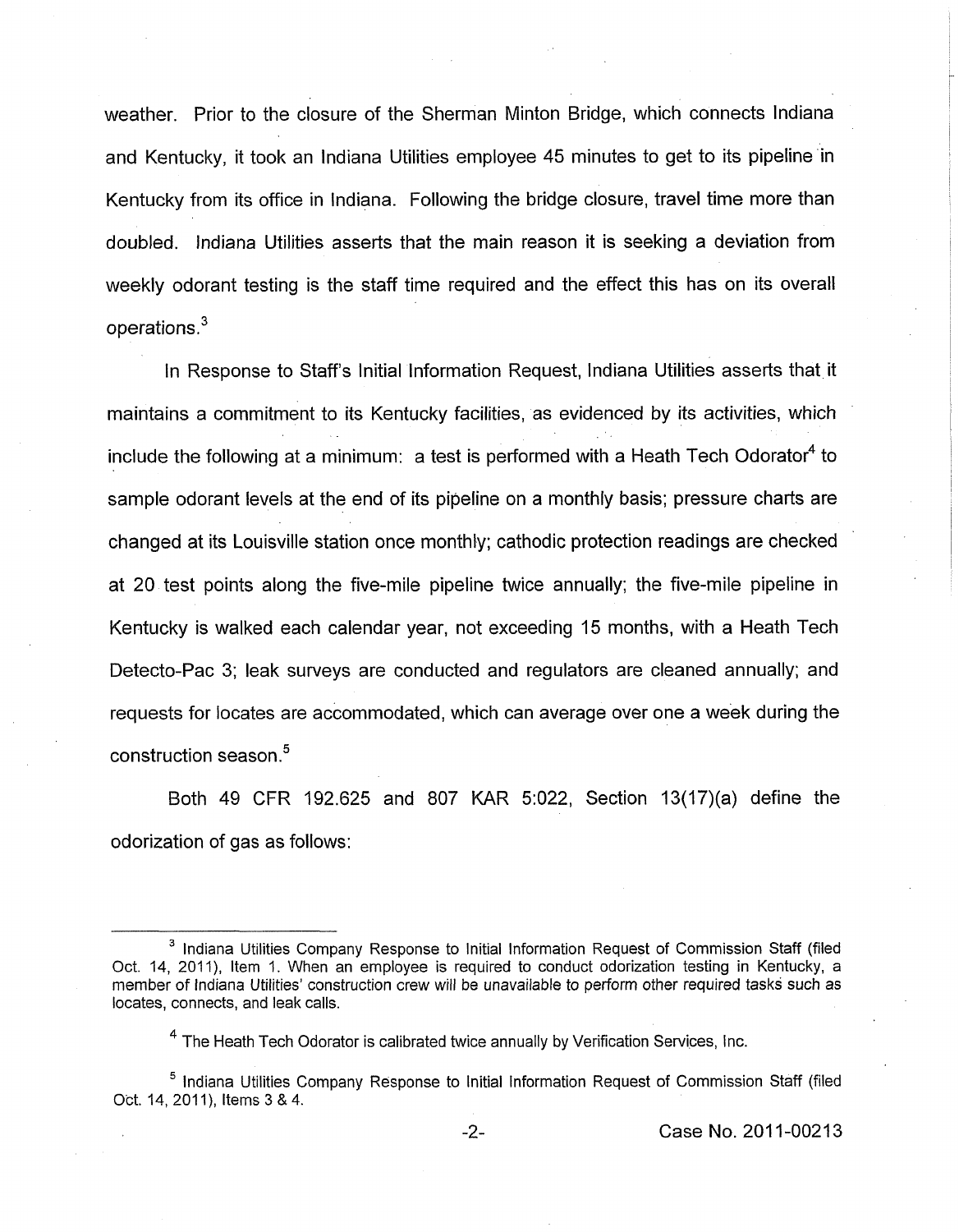Combustible gas in a distribution line shall contain a natural odorant or be odorized so that at a concentration in air of onefifth (1/5) of the lower explosive limit (approximately one (1) percent by volume), gas is readily detectable by a person with a normal sense of smell.

Although Indiana Utilities serves no customers in Kentucky, a review of the area surrounding this five-mile span of pipeline confirms that the area is densely populated. All five miles are in Class 3 locations, subject to the above odorization requirements. Indiana Utilities claims that the potential impact radius (PIR) is about 100 feet from the pipeline and, although there are two schools near the pipeline, estimated to be 600 and 500 feet from the pipeline, Indiana Utilities does not consider them as high consequence areas. $6$  A Class 3 location<sup>7</sup> is defined as:

> (i) intended for human occupancy; or Any class location unit that has 46 or more buildings

> (ii) An area where the pipeline lies within 100 yard (91 meters) of either a building or a small, well-defined outside area (such as a playground, recreation area, outdoor theater, or other place of public assembly) that is occupied by 20 or more persons on at least 5 days a week for 10 weeks in any 12-month period. (The days and weeks need not be consecutive. )

Indiana Utilities' objection to weekly testing of odorant in its combustible gas appears to be based on its interpretation that the required testing take place in Kentucky. 807 KAR 5:022, Section 13(17)(g)1, specifically states that "[t]he utility shall sample gases in each separately odorized system at approximate furthest point from injection of odorant." There is no requirement that the odorant testing take place in

**<sup>-1</sup>** *~ci Item* 5.

 $7$  49 CFR 192.5(3).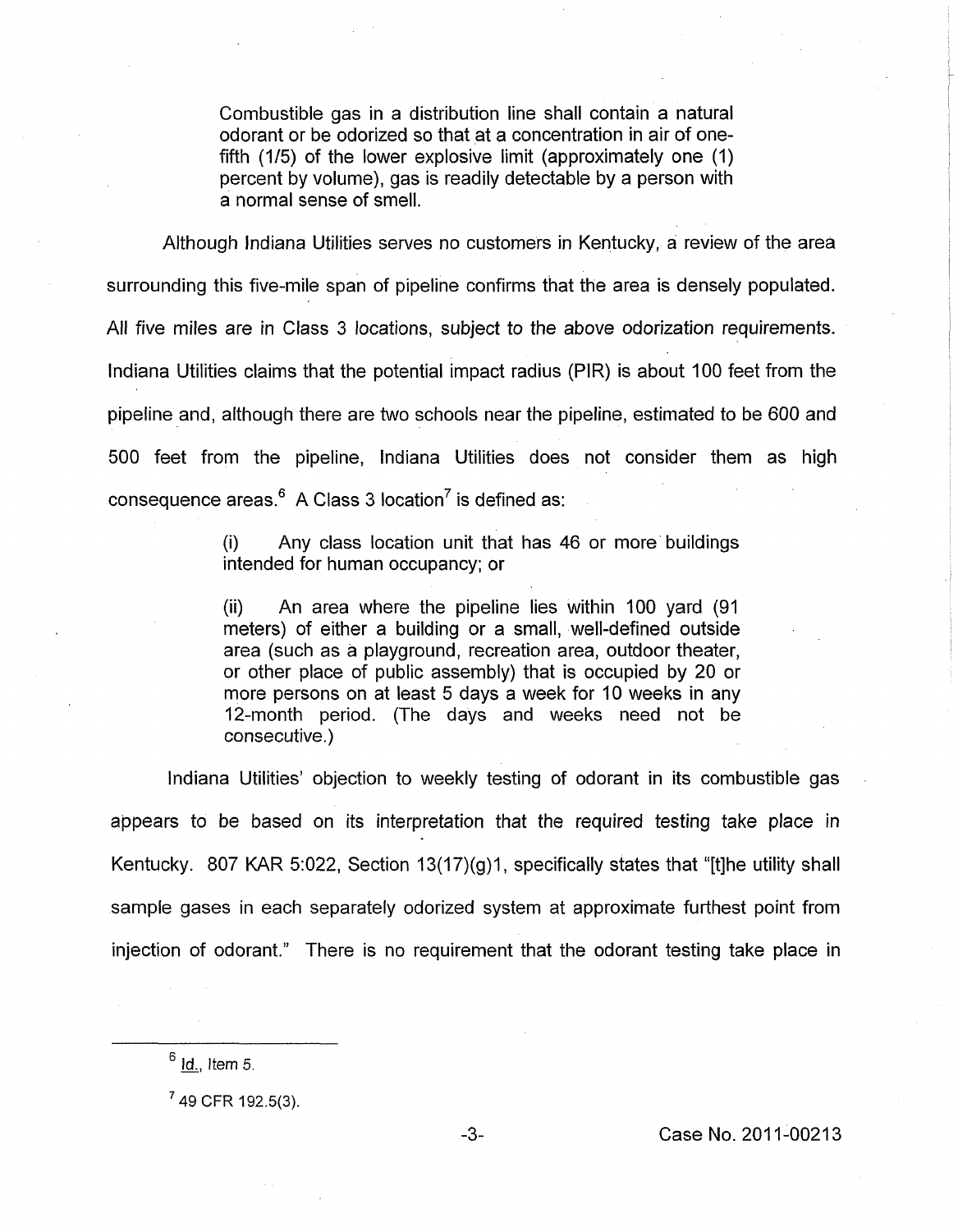Kentucky, as the odorant's effectiveness decreases as it moves into Indiana and away from its injection point.

After considering the evidence of record herein, the Commission finds that:

 $\frac{1}{1}$ . Indiana Utilities injects odorant into its gas system in Louisville, Kentucky.

2. 807 KAR 5:022, Section  $13(17)(g)4$ , requires sampling for the proper odorant level at least once a week.

3. 807 KAR 5:022, Section  $13(17)(q)1$ , requires that odorant sampling be conducted at approximate furthest point from injection of odorant.

4. Indiana Utilities is not required to conduct odorant sampling for its system in Kentucky, but may **do** so at its Indiana office.

The Commission being otherwise sufficiently advised, IT IS HEREBY ORDERED that:

I. Indiana Utilities' request for a deviation from 807 KAR 5:022, Section  $13(17)(g)4$  is denied.

2. Indiana Utilities shall test its gas for the proper odorant level at least once weekly.

3. Indiana Utilities shall test its gas for the proper odorant level at the furthest point in Kentucky from injection of the odorant or at a location in Indiana.

 $ENTERED$   $\frac{\rho_{\text{A}}}{\sigma_{\text{B}}}$ FEB 14 2012 **KENTUCKY PUBLIC** SERVICE COMMISSION

ATTEST:

By the Commission